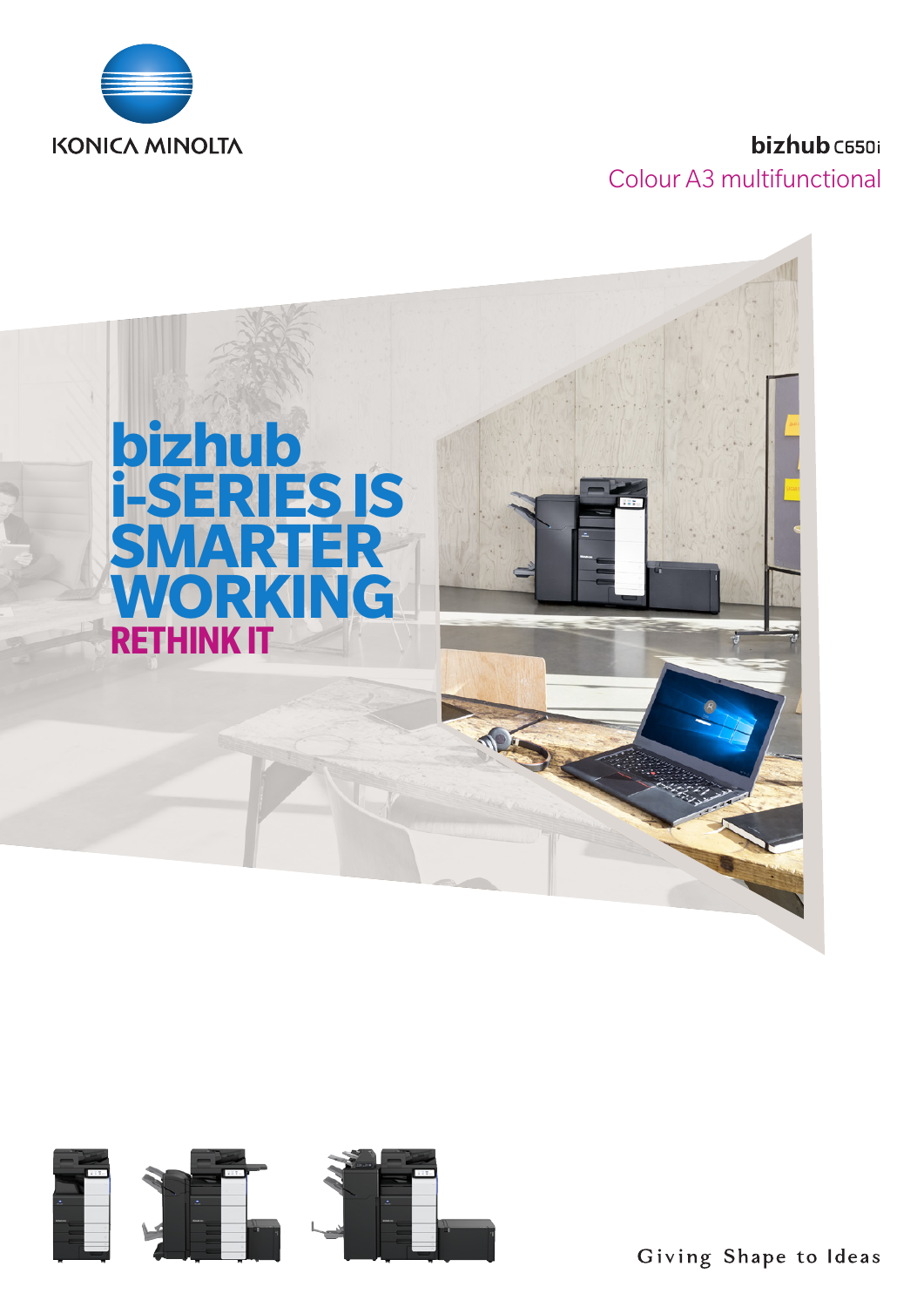## **CUSTOMER BENEFITS**



**Intuitive operability** Operate the bizhub like a smartphone or tablet with fully customised user interface

## **OPTIONS**



**Mobile connectivity** Print anytime from anywhere with Konica Minolta´s innova-<br>tive mobile technologies



Secure network integration, data encryption, hard drive overwrite, and advanced user authentication



**Application ecosystem** Enhanced efficiency thanks to Konica Minolta's extensive applications portfolio



**Productivity** Reliability, high-speed scanning and printing, combined with powerful finishing functions

**Sustainability** Numerous eco features reduce energy consumption and costs



**Air cleaning unit** CU-102

| 4 | <b>MEDIA INPUT</b>                                |
|---|---------------------------------------------------|
|   | <b>1x Universal tray</b><br>PC-116                |
|   | or'<br>2x Universal tray<br>PC-216                |
|   | <b>OR</b><br>Large capacity tray<br>PC-416        |
|   | OR <sup>1</sup><br>Large capacity tray<br>PC-417  |
|   | <b>OR</b><br><b>Copier desk</b><br><b>DK-516x</b> |
|   | <b>Large capacity tray</b><br>LU-302              |
|   | <b>OR</b><br><b>Large capacity tray</b><br>LU-207 |
|   | <b>Banner tray</b><br>BT-C1e                      |

**Output tray** OT-513 **MEDIA OUTPUT MEDIA OUTPUT Staple finisher**<br>FS-539 **Relay unit** RU-513 **Staple finisher**  FS-536 **finisher** FS-540**Relay unit**  RU-513 **Staple/booklet finisher**  FS-536SD **Booklet finisher** FS-540SD**Relay unit**  RU-513 **Punch kit for FS-540/SD**<br>PK-526 OR OR OR **Staple finisher** FS-539**Relay unit**  RU-513 **Booklet finisher** FS-539SD **Relay unit**  RU-513 **Punch kit for FS-539/SD** PK-524 OR **5 Post inserter for FS-540/SD** PI-507 **Job separator for FS-540/SD** JS-602 **Z-fold unit for FS-540/SD** ZU-609 OR

**LEGEND Mandatory option D** Option  $\mathcal{L}_{\mathcal{A}}$ This option can only be installed with the respective option above it

## **FINISHING FUNCTIONALITIES**

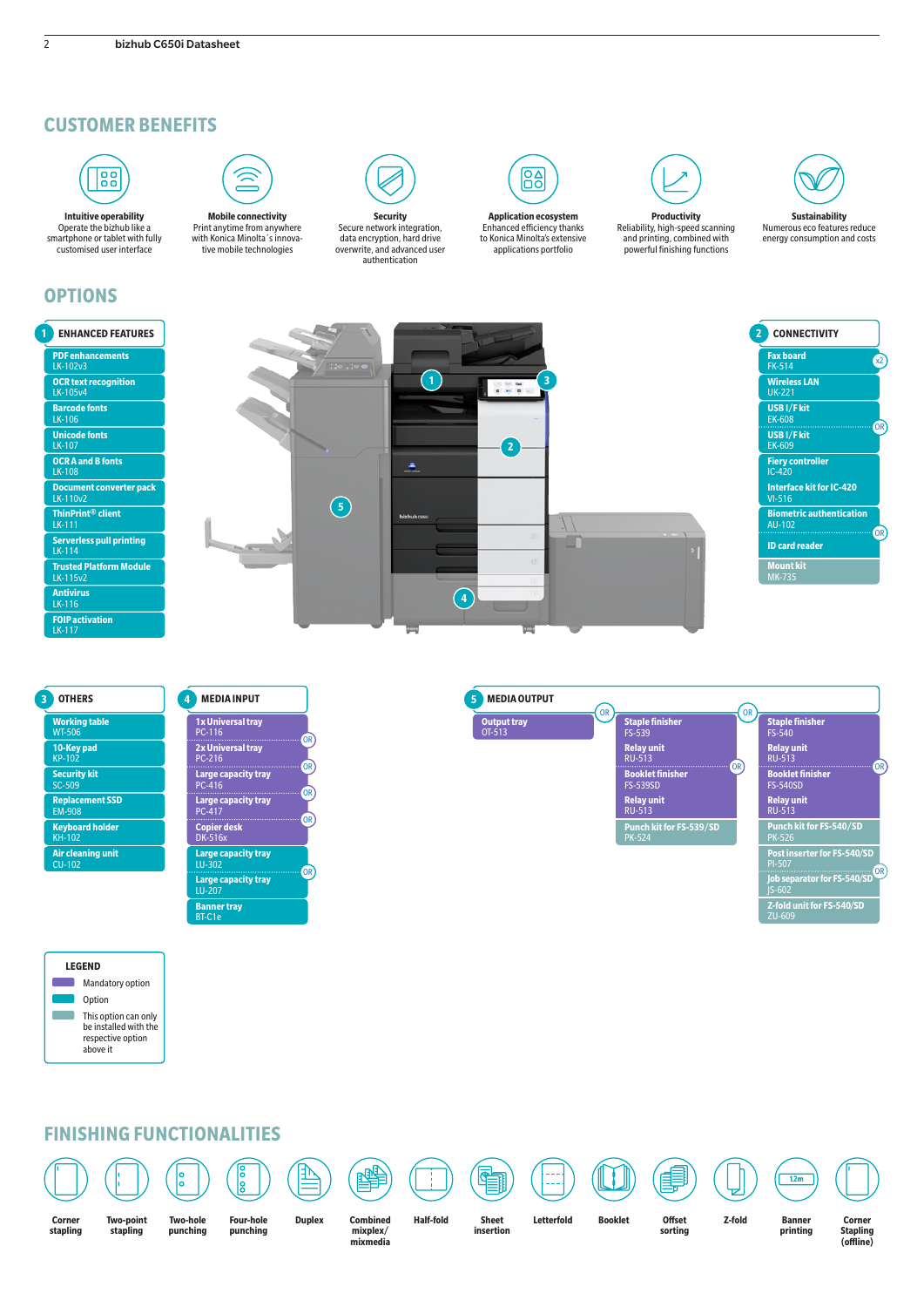# **DESCRIPTION**

## ENHANCED FEATURES

| <b>FIVORIVALE LI FEALURES</b>           |                                                                       |
|-----------------------------------------|-----------------------------------------------------------------------|
| <b>LK-102v3 PDF enhancements</b>        | PDF/A(1b), PDF encryption, digital signature                          |
| LK-105v4 OCR text recognition           | Searchable PDF and PPTX                                               |
| <b>LK-106 Barcode fonts</b>             | Supports native barcode printing                                      |
| <b>LK-107 Unicode fonts</b>             | Supports native Unicode printing                                      |
| LK-108 OCR A and B fonts                | Supports native OCR A and B font printing                             |
| LK-110v2 Document converter pack        | Generates various file formats incl. DOCX, XLSX and PDF/A             |
| I K-111 ThinPrint® client               | Print data compression for reduced network impact                     |
| LK-114 Serverless pull printing         | Secure and Follow Me printing solution requiring no server            |
|                                         | application                                                           |
| <b>LK-115v2 Trusted Platform Module</b> | Trusted Platform Module for protection of data encryption and         |
|                                         | decryption                                                            |
| <b>LK-116 Antivirus</b>                 | Bitdefender <sup>®</sup> antivirus provides real time scanning of all |
|                                         | incoming and outgoing data                                            |
| <b>LK-117 FOIP activation</b>           | Fax over IP networks (T.38), requires fax kit                         |
|                                         |                                                                       |

## CONNECTIVITY

| Super G3 fax, digital fax functioality          |
|-------------------------------------------------|
| Wireless LAN and wireless LAN Access Point Mode |
| USB keyboard connection                         |
| USB keyboard connection; Bluetooth              |
| Professional colour print controller            |
| Fiery controller interface card                 |
| Finger vein scanner                             |
| Various ID card technologies                    |
| Installation kit for ID card reader             |
|                                                 |

## **OTHERS**

| WT-506 Working table            | Authentication device placement                  |
|---------------------------------|--------------------------------------------------|
| KP-102 10-Key pad               | For use instead of touchscreen                   |
| SC-509 Security kit             | Copy quard function                              |
| <b>EM-908 Replacement SSD</b>   | 1 TB SSD to increase storage space               |
| KH-102 Keyboard holder          | To place USB keyboard                            |
| <b>CU-102 Air cleaning unit</b> | Improving indoor air quality by reduced emission |

## MEDIA INPUT

| PC-116 1x Universal tray   | 500 sheets, A5-A3, 52-256 g/m <sup>2</sup>                 |
|----------------------------|------------------------------------------------------------|
| PC-216 2x Universal tray   | 2x 500 sheets, A5-A3, 52-256 g/m <sup>2</sup>              |
| PC-416 Large capacity tray | 2,500 sheets, A4, 52-256 g/m <sup>2</sup>                  |
| PC-417 Large capacity tray | 1,500 + 1,000 sheets, A5-A4, 52-256 g/m <sup>2</sup>       |
| LU-302 Large capacity tray | 3,000 sheets, A4, 52-256 g/m <sup>2</sup>                  |
| LU-207 Large capacity tray | 2,500 sheets, A4-SRA3, 52-256 g/m <sup>2</sup>             |
| <b>BT-C1e Banner tray</b>  | Multipage banner feeding                                   |
| DK-516x Copier desk        | Provides storage space for print media and other materials |
|                            |                                                            |

## MEDIA OUTPUT

| <b>IVILDIA OU IF U I</b>                  |                                                  |
|-------------------------------------------|--------------------------------------------------|
| OT-513 Output tray                        | Output tray used instead of finisher             |
| FS-539 Staple finisher                    | 50 sheets stapling; 3,200 sheets max. output     |
| <b>FS-539SD Booklet finisher</b>          | 50 sheets stapling; 20 sheets booklet finisher;  |
|                                           | 2,200 sheets max. output                         |
| PK-524 Punch kit for FS-539/SD            | 2/4 hole punching; autoswitching                 |
| FS-540 Staple finisher                    | 100 sheets stapling; 3,200 sheets max. output    |
| <b>FS-540SD Booklet finisher</b>          | 100 sheets stapling; 20 sheets booklet finisher; |
|                                           | 2,700 sheets max. output                         |
| PK-526 Punch kit for FS-540/SD            | 2/4 hole punching; autoswitching                 |
| RU-513 Relav unit                         | For FS-539/SD or FS-540/SD installation          |
| <b>IS-602 Job separator for FS-540/SD</b> | Separation of fax output; etc.                   |
| PI-507 Post inserter for FS-540/SD        | Cover insertion; post finishing                  |
| ZU-609 Z-fold unit for FS-540/SD          | Z-fold for A3 prints                             |
|                                           |                                                  |

# **TECHNICAL SPECIFICATIONS**

## SYSTEM SPECIFICATIONS

| System speed A4                  | Up to 65/65 ppm (mono/colour)                                     |
|----------------------------------|-------------------------------------------------------------------|
| System speed A3                  | Up to 32/32 ppm (mono/colour)                                     |
| Autoduplex speed A4              | Up to 65/65 ppm (mono/colour)                                     |
| 1st page out time A4             | 2.8/3.8 sec. (mono/colour)                                        |
| Warm-up time                     | Approx. 15/17 sec. (mono/colour) <sup>1</sup>                     |
| Imaging technology               | Laser                                                             |
| <b>Toner technology</b>          | Simitri <sup>®</sup> HD polymerised toner                         |
| Panel size/resolution            | 10.1" / 1024 x 600                                                |
| <b>System memory</b>             | 8,192 MB (standard/max)                                           |
| <b>System hard drive</b>         | 256 GB SSD (standard) / 1 TB SSD (optional)                       |
| Interface                        | 10/100/1,000-Base-T Ethernet; USB 2.0;                            |
|                                  | Wi-Fi 802.11 $b/q/n/ac$ (optional)                                |
| Network protocols                | TCP/IP (IPv4 / IPv6); SMB; LPD; IPP; SNMP; HTTP(S); Bonjour       |
| <b>Automatic document feeder</b> | Up to 300 originals; A6-A3; 35-210 $q/m^2$ ; Dualscan ADF         |
| <b>ADF</b> double feed detection | Standard                                                          |
| Printable paper size             | A6-SRA3; customized paper sizes; banner paper max. 1,200 x 297 mm |
| Printable paper weight           | 52-300 g/m <sup>2</sup>                                           |
| Paper input capacity             | 1,150 sheets / 6,650 sheets (standard/max)                        |
| Paper tray input (standard)      | 1x 500; A6-A3; custom sizes; 52-256 g/m <sup>2</sup>              |
|                                  | 1x 500; A5-SRA3; custom sizes; 52-256 g/m <sup>2</sup>            |
| Paper tray input (optional)      | 1x 500 sheets; A5-A3; 52-256 g/m <sup>2</sup>                     |
|                                  | 2x 500 sheets; A5-A3; 52-256 g/m <sup>2</sup>                     |
|                                  | 1x 2,500 sheets; A4; 52-256 g/m <sup>2</sup>                      |
|                                  | 1x 1,500 + 1x 1,000 sheets; A5-A4; 52-256 g/m <sup>2</sup>        |

## SYSTEM SPECIFICATIONS

| Large capacity tray (optional)    | 1x 3,000; A4; 52-256 g/m <sup>2</sup>                              |
|-----------------------------------|--------------------------------------------------------------------|
|                                   | 1x 2,500; A4-SRA3; custom sizes; 52-256 g/m <sup>2</sup>           |
| <b>Manual bypass</b>              | 150 sheets; A6-SRA3; custom sizes; banner; 60-300 q/m <sup>2</sup> |
| <b>Finishing modes (optional)</b> | Offset; Group; Sort; Staple; Staple (offline); Punch; Half-fold;   |
|                                   | Letter-fold; Booklet; Post insertion; Z-fold                       |
| <b>Automatic duplexing</b>        | A6-SRA3; 52-256 g/m <sup>2</sup>                                   |
| <b>Output capacity</b>            | Up to 250 sheets / up to 3,300 sheets (standard/max)               |
| <b>Stapling</b>                   | Max. 100 sheets or 98 sheets + 2 cover sheets (up to 300 $g/m^2$ ) |
| <b>Stapling output capacity</b>   | Max. 200 sets                                                      |
| Letter fold                       | Max. 3 sheets                                                      |
| Letter fold capacity              | Max. 50 sets; unlimited (without tray)                             |
| <b>Booklet</b>                    | Max. 20 sheets or 19 sheets + 1 cover sheet (up to 300 $q/m^2$ )   |
| <b>Booklet output capacity</b>    | Max. 35 booklets; unlimited (without tray)                         |
| Duty cycle (monthly)              | Rec. 53,000 pages; Max. <sup>2</sup> 250,000 pages                 |
| <b>Toner lifetime</b>             | Black up to 28,000 pages                                           |
|                                   | CMY up to 28,000 pages                                             |
| Imaging unit lifetime             | Black up to 240,000/1,000,000 pages (drum/developer)               |
|                                   | CMY up to 165,000/1,000,000 pages (drum/developer)                 |
| Power consumption                 | 220-240 V / 50/60 Hz: Less than 2.00 kW                            |
| System dimension (W x D x H)      | 615 x 688 x 961 mm (without options)                               |
| System weight                     | Approx. 100.0 kg (without options)                                 |